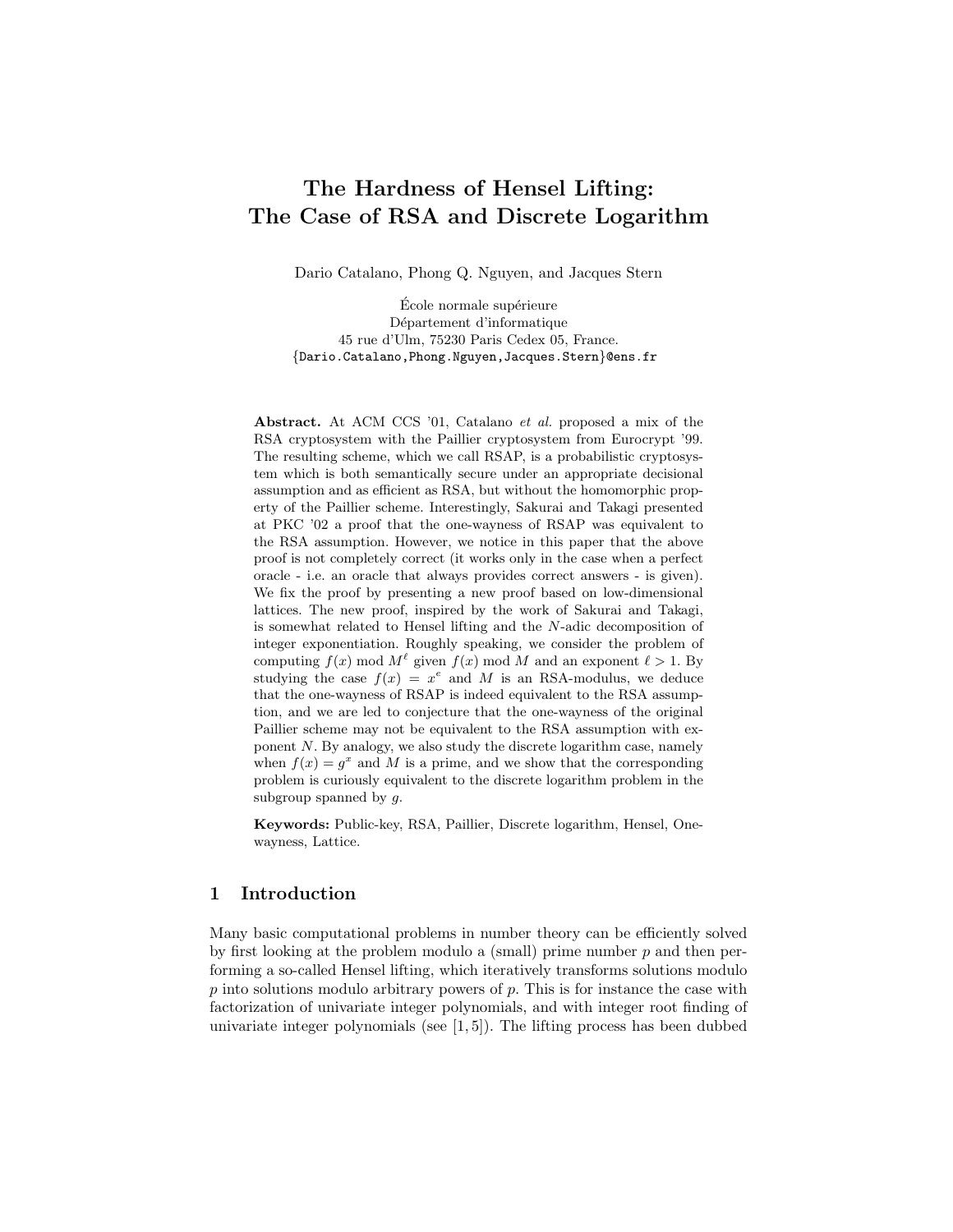#### 298 D. Catalano, P.Q. Nguyen, and J. Stern

Hensel lifting because of the pioneering work of the German mathematician Hensel on  $p$ -adic numbers at the end of the 19th century. The  $p$ -adic numbers are beyond the scope of this paper, and we refer the interested reader to [8] for more information: Let us just briefly mention that, mathematically speaking, the *p*-adic numbers are an extension (depending on *p*) of the field  $\mathbb{Q}$  of rational numbers, which is built as a completion of Q with respect to a specific metric (different from the usual absolute valuation  $|x-y|$ ) related to the decomposition in base  $p$  of every positive integer. The link between Hensel lifting and  $p$ -adic numbers is natural: Hensel lifting produces solutions modulo increasing powers of p which can be viewed as better and better approximations of some "true" solution, where the quality of the approximation is measured thanks to the specific metric of the p-adic numbers.

In this paper we consider Hensel lifting from a cryptographic perspective. We study the hardness of the general problem of computing  $f(x) \mod M^{\ell}$  (where  $\ell$ is an integer  $\geq 2$ ) given  $f(x) \mod M$ , where the function f is implemented as either the RSA function or the Discrete Logarithm function. More precisely, we investigate the following problems:

- 1. Given an RSA modulus N and the value  $x^e \mod N$  where  $0 \le x \le N$ , how hard is it to compute  $x^e \mod N^{\ell}$  (for  $\ell > 1$ )?
- 2. Given a prime  $p$ , an integer  $g$  and the value  $g^x$  mod  $p$  where  $x$  is defined modulo the order of g, how hard is it to compute  $g^x \mod p^{\ell}$  (again for  $\ell > 1$ ?

Motivation and Previous work. At Eurocrypt '99 Paillier [11] proposed a new cryptosystem based on a novel computational problem: the composite residuosity class problem. The details of the scheme are given below, for now let us highlight the main contributions of Paillier's construction. Given an RSA modulus N, the multiplicative group  $\mathbb{Z}_{N^2}^*$  can be partitioned into N equivalence classes according to the following equivalence relation:  $a, b \in \mathbb{Z}_{N^2}^*$  are equivalent if and only if the product  $ab^{-1}$  is an N-th residue modulo  $N^2$ , where by Nresidue we intend an element  $x \in \mathbb{Z}_{N^2}^*$  such that there exists  $y \in \mathbb{Z}_{N^2}^*$  satisfying the equation  $x \equiv y^N \mod N^2$ .

The composite residuosity class problem is then the problem to determine, on input a random value  $w \in \mathbb{Z}_{N^2}^*$  to which class such an element belongs. The one-wayness of Paillier's scheme is provably equivalent to the class problem which turns out to be related but not known to be equivalent to the problem of inverting RSA, when the public encryption exponent is set to  $N$ . The semantic security of Paillier's scheme is provably equivalent to a decisional variant of the class problem. Paillier's paper has sparkled a huge amount of research due to its beautiful and original mathematical structure. Moreover the scheme is very attractive for many practical applications because of its homomorphic property: given the ciphertexts  $c_1 = \mathbf{ENC}(m_1)$  and  $c_2 = \mathbf{ENC}(m_2)$ , an encryption of  $m_1 +$  $m_2$  can easily be obtained by simply multiplying  $c_1$  and  $c_2$ .

The main drawback of Paillier's scheme is its cost: encryption and decryption cost respectively two and one modular exponentiations, but all the operations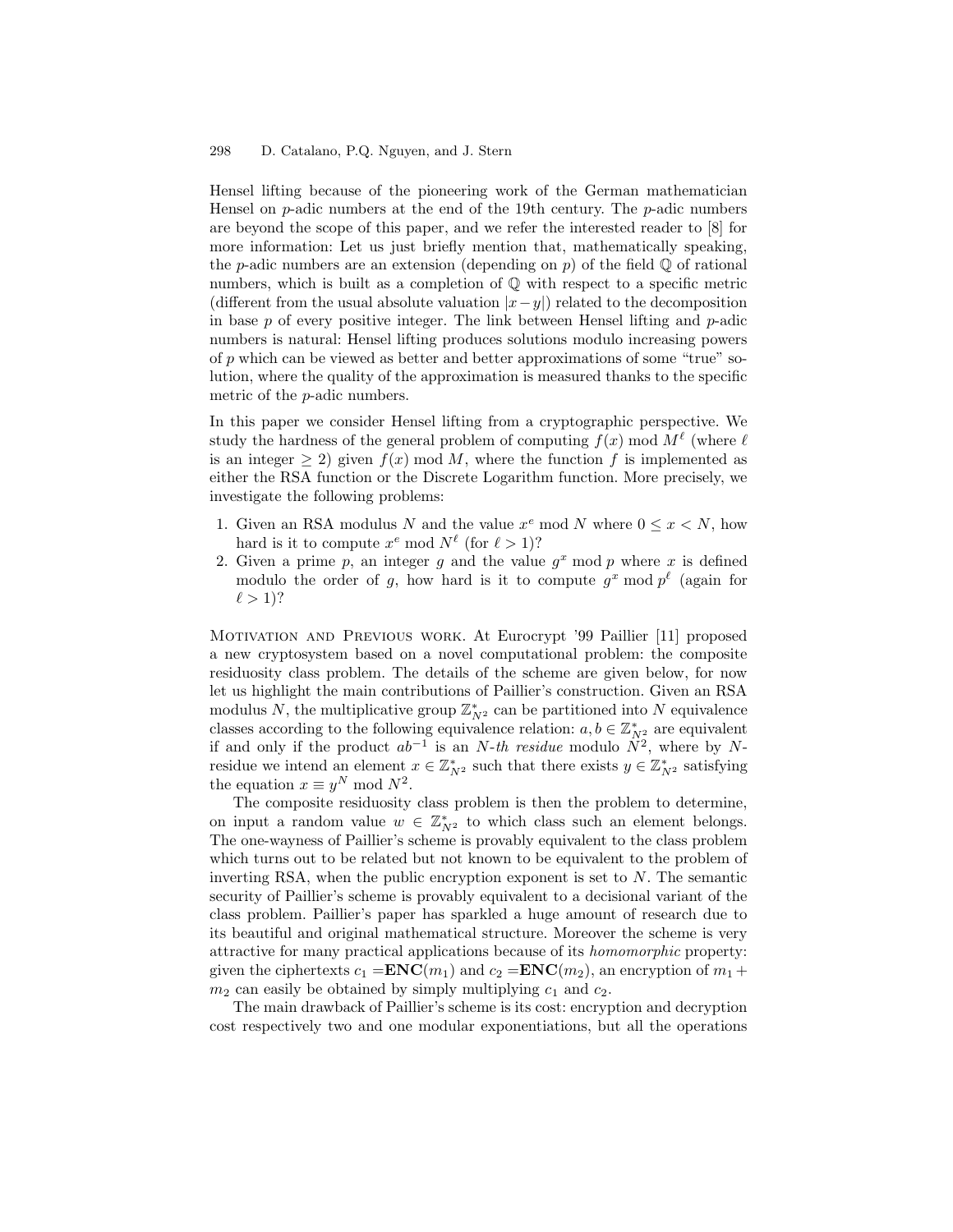are performed modulo  $N^2$ . Moreover the exponents used have all order  $\Omega(N)$ . To improve the efficiency of the scheme, Catalano et al. [4] proposed a mix of Paillier's scheme with the RSA scheme, whose running time is comparable to that of plain RSA, and which is still semantically secure under an appropriate decisional assumption. The new scheme follows from an alternative decryption process for a particular instance of Paillier's scheme, which allows to drastically reduce the size of the encryption exponent. Interestingly enough, even though the modification proposed in [4] only slightly changes the encryption scheme, it deeply influences its mathematical structure. In the following we will refer to the Catalano et al. cryptosystem as the RSA– Paillier Cryptosystem (RSAP for brevity).

Later, Sakurai and Takagi [12] further studied the properties of the RSA-Paillier scheme and presented a proof that its one-wayness is equivalent to the problem of inverting RSA. Unfortunately, even though the proposed ideas are very appealing, they turn out not to be completely sound from a technical point of view. Specifically they prove that the one-wayness of RSA-Paillier cryptosystem is equivalent to the problem of computing, given a value of the form  $r^e$  mod N, the "lifted" value  $r^e$  mod  $N^2$ . Then the proof proceeds by a standard *reductio ad absurdum* argument: they prove that if one has an oracle to efficiently solve the above lifting problem this oracle could be used to construct an efficient algorithm that computes the least significant bit of RSA (which, in turn, is known to be a hard core predicate [2] for the RSA function [7]). However, as we will show in section 3, the argument is flawed, in the sense that the proposed technique works only for the particular case in which the oracle gives a correct answer with probability 1 (and we will note that another result of [12] related to another variant of RSA suffers from the same flaw). Thus the problem of proving the equivalence between the one-wayness of RSA and the one-wayness of RSA-Paillier remains open for the general case in which the provided oracle answers correctly only for a non-negligible fraction of the inputs.

A variant of the Hensel lifting problem was discussed by Takagi [13], who proposed some efficient variants of RSA using N-adic expansion.

Our Results. Our contributions can be summarized as follows. First of all we prove that the one-wayness of the RSA-Paillier function is actually equivalent to that of the RSA function. We then turn our attention to the original Paillier's trapdoor function and we prove the following, somehow surprising, results:

- 1. Given a random RSA modulus N, computing  $r^N$  mod  $N^2$  from a value  $r^N$  mod N where  $0 \leq r < N$  is as hard as solving the composite residuosity class problem.
- 2. Given a random RSA modulus N, computing  $r^N$  mod  $N^3$  from a value  $r^N$  mod N where  $0 \leq r < N$  is as hard as inverting RSA when the public exponent is set to N.

In some sense, the above results seem to provide an intuitive separation between the Class assumption, introduced by Paillier, and the RSA assumption. This leads us to conjecture that the one-wayness of the Paillier scheme is not equivalent to the RSA assumption with exponent N.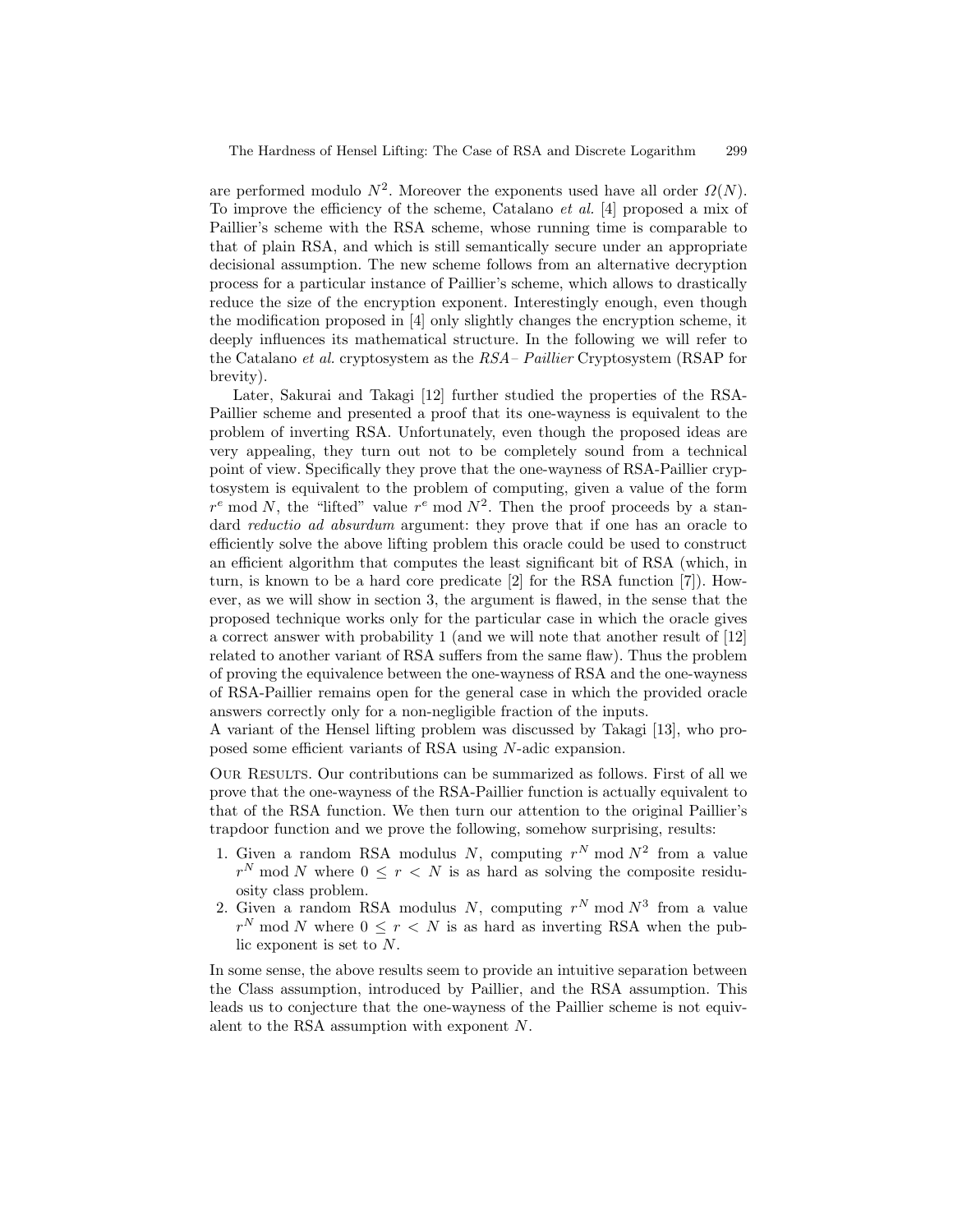Our techniques can be generalized to the discrete logarithm function (modulo a prime  $p$ ) as well, and we prove that, under certain conditions, the problem of computing  $g^x \mod p^{\ell}$  when  $g, p, h = g^x \mod p$  are given is equivalent to the problem of computing x. More precisely, the order  $\omega$  of g modulo p is assumed to be prime and publickly known, and the integer  $\ell$  is defined as the unique positive integer such that  $g^{\omega} \not\equiv 1 \pmod{p^{\ell}}$  and  $g^{\omega} \equiv 1 \pmod{p^{\ell-1}}$ .

ROAD MAP. The paper is organized as follows. In Section 2 we provide definitions and notations that are useful for the rest of the paper. Then we quickly describe Paillier's cryptosystem and its variant from [4]. Section 3 presents our results for the RSA case. The discrete logarithm case is discussed in Section 4. We conclude the paper with some remarks and directions for future research in Section 5.

# 2 Preliminaries

NOTATION (Basically quoted from [4]). In the following we denote by  $\mathbb N$  the set of natural numbers, by  $\mathbb{R}^+$  the set of positive real numbers, by  $\mathbb{Z}_N$  the ring of integers mod N, which we identify to the set  $\{0, 1, \ldots, N-1\}$ , and by  $\mathbb{Z}_N^*$  its subset of invertible elements. In particular, we view elements of  $\mathbb{Z}_N$  as integers of  $\{0, \ldots, N-1\}$ : for instance, if  $r \in \mathbb{Z}_N$ ,  $r^e \mod N^2$  denotes the integer r raised to the power  $e$  (as an integer and not as an integer mod  $N$ ), eventually taken modulo  $N^2$ . We say that a function negl :  $\mathbb{N} \to \mathbb{R}^+$  is negligible iff for every polynomial  $P(n)$  there exists a  $n_0 \in \mathbb{N}$  s.t. for all  $n > n_0$ , negl $(n) \leq 1/P(n)$ . We denote by  $\mathcal{PRIMES}(k)$  the set of primes of length k. For  $a, b \in \mathbb{N}$  we write  $a \propto b$  if a is a non zero multiple of b.

If A is a set, then  $a \leftarrow A$  indicates the process of selecting a at random and uniformly over  $A$  (which in particular assumes that  $A$  can be sampled efficiently).

If N is an RSA modulus (i.e.  $N = pq$  with p, q primes), then we denote by  $RSA[N, e]$  the RSA function with exponent e. In the following we will assume that  $RSA[N, e]$  is a one-way function, i.e. that given N of unknown factorization, a public exponent e and  $RSA[N, e](x) = x^e \mod N$ , for random x it is infeasible to efficiently compute x. We will refer to this conjecture as the  $RSA[N, e]$ assumption.

PAILLIER'S SCHEME. Let  $N = pq$  be an RSA modulus and consider the multiplicative group  $\mathbb{Z}_{N^2}^*$ . Let g be an element whose order is a multiple of N in  $\mathbb{Z}_{N^2}^*$ . Paillier [11] defines the following function

$$
\mathcal{F}_g: \mathbb{Z}_N^* \times \mathbb{Z}_N \to \mathbb{Z}_{N^2}^*
$$

$$
\mathcal{F}_g(r,m) = r^N g^m \bmod N^2
$$

and proves the following statements:

- The function  $\mathcal{F}_g$  is a trapdoor permutation. The trapdoor information is the factorization of N.
- Inverting  $\mathcal{F}_q$  is equivalent to inverting  $RSA[N, N]$ .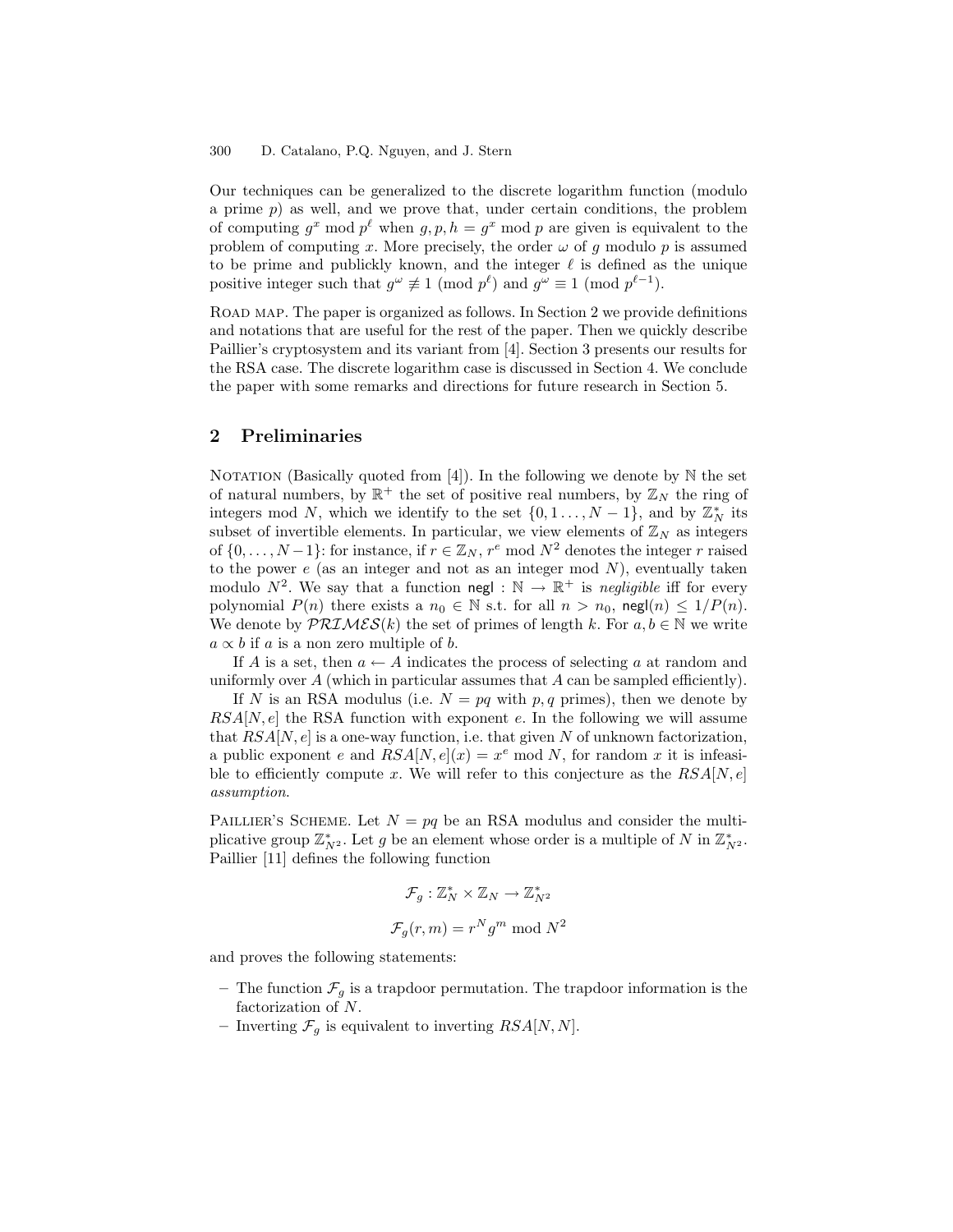By the first property above, once g is fixed, for a given  $w \in \mathbb{Z}_{N^2}^*$ , there exists a unique pair  $(m, r)$  such that  $w = r^N g^m \mod N^2$ . We say that m is the class of w relative to g, and we indicate this value with  $Class_{q}(w)$ . We define the Computational Composite Residuosity Class Problem as the problem of computing  $m$  when  $N$ ,  $g$  and  $w$  are provided. We will assume this to be an intractable problem. More formally, we use the following definition from [3]:

**Definition 1.** We say that computing the function  $Class_{q}(\cdot)$  is hard if, for every probabilistic polynomial time algorithm  $A$ , there exists a negligible function negl() such that

$$
\Pr\left[g \leftarrow \mathcal{PRIMES}(n/2); \ N = pq; \\
\left[g \leftarrow \mathbb{Z}_{N^2}^* \text{ s.t. } ord(g) \propto N; \\
c \leftarrow \mathbb{Z}_N; \ z \leftarrow \mathbb{Z}_N^*; \ w = g^c z^N \text{ mod } N^2; \\
\mathcal{A}(N, g, w) = c\n\end{aligned}\right] = \text{negl}(n)
$$

In his paper Paillier proves that the function Class is random self reducible [2] over  $g \in \mathbb{Z}_{N^2}^*$ , i.e. that its complexity is independent of the specific base g used.

THE RSA-PAILLIER SCHEME. Let  $N = pq$  be an RSA modulus and consider the multiplicative group  $\mathbb{Z}_{N^2}^*$ . For a random  $e \in \mathbb{Z}_N$  such that  $gcd(e, \lambda(N^2)) = 1$ , Catalano et al. [4] defined the following function

$$
\mathcal{E}_e: \mathbb{Z}_N^* \times \mathbb{Z}_N \to \mathbb{Z}_{N^2}^*
$$

$$
\mathcal{E}_e(r, m) = r^e(1 + mN) \bmod N^2
$$

and they proved it is a trapdoor permutation equivalent to  $RSA[N, e]$ . To encrypt a message m, one simply chooses a random  $r \in \mathbb{Z}_N^*$  and sets  $c =$  $(1+mN)r^e$  mod  $N^2$ . From the ciphertext c, anyone knowing the factorization of N can retrieve the message, by first computing  $r = \sqrt[c]{c}$  mod N and then getting  $m$  as  $\frac{(c(r^{-1})^e \mod N^2) - 1}{N}$  $\frac{N}{N}$  over the integers.

Notice that, in order for the above decryption procedure to work it is not necessary to assume  $gcd(e, \lambda(N^2)) = 1$ . As a matter of fact, one can consider exponents e such that  $gcd(e, \lambda(N)) = 1$ .

In this sense by letting  $e = N$  we go back to an instance of Paillier's scheme where q is set to  $(1 + N)$ . For the purposes of this paper, however, we will assume  $gcd(e, \lambda(N^2)) = 1$ . The reason for this choice will become clearer in the next section.

## 3 The RSA Case

We start this section by introducing a new computational problem, which is actually very similar to a problem presented in [12].

Informally, the problem we have in mind can be stated as follows. Assume an RSA modulus N is provided, given  $c = r^e \mod N$  (where  $r \leftarrow \{0, \ldots, N - 1\}$ ),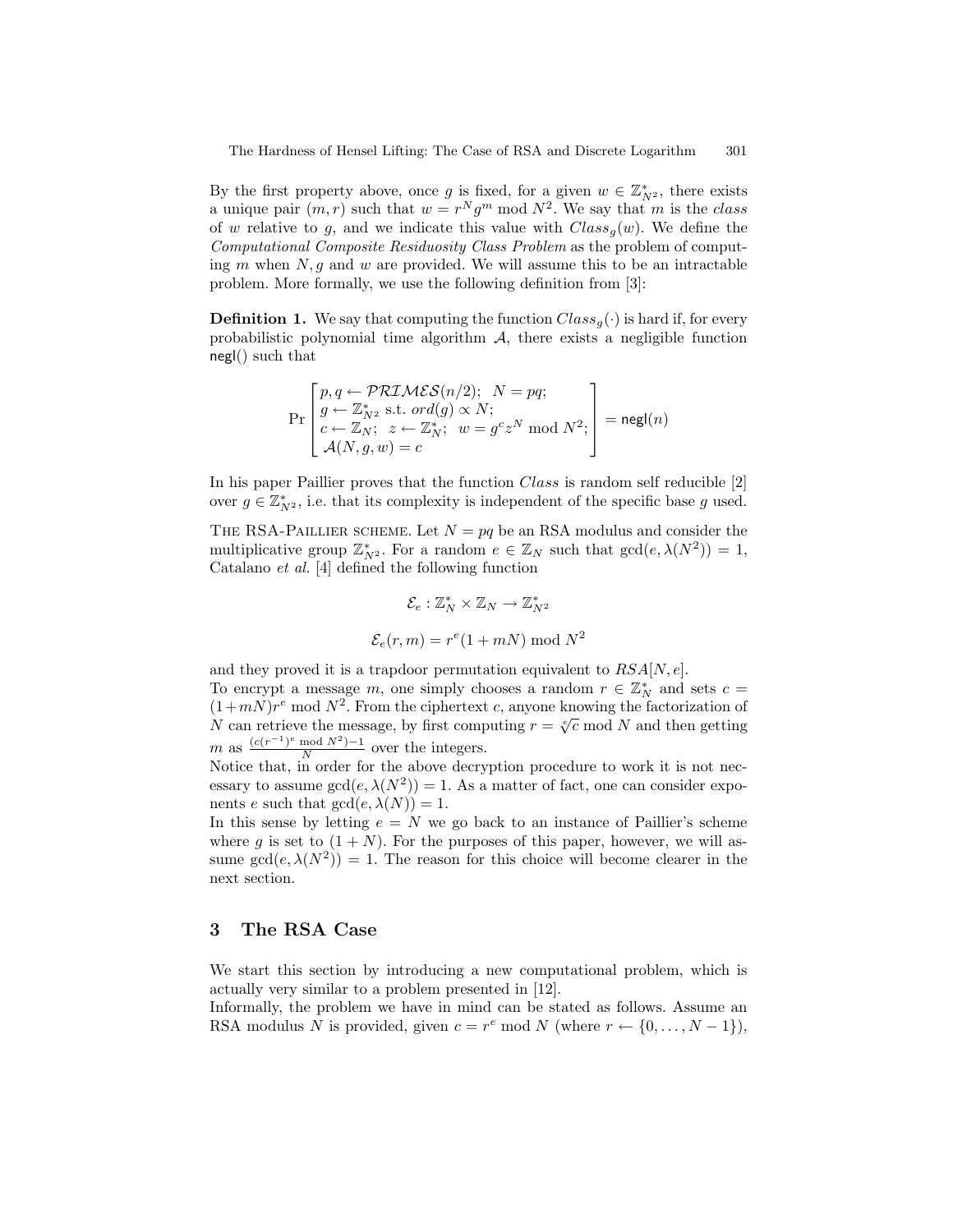we want to compute the "lifted" value  $r^e$  mod  $N^{\ell}$  for  $\ell > 1$ . More formally we define the following function over  $\{0, \ldots, N-1\}$ :

Hensel – RSA[
$$
N, e, \ell
$$
]( $r^e \mod N$ ) =  $r^e \mod N^l$ 

Note that this function is well-defined over  $\{0, \ldots, N-1\}$  because the RSAfunction is a permutation over  $\mathbb{Z}_N$ .

It is immediate to see that if the factorization of the modulus is known then one can efficiently compute Hensel-RSA. On the other hand, if the factorization of  $N$  is not available, we conjecture it is infeasible to compute such a function in probabilistic polynomial time.

**Definition 2.** We say that computing the function **Hensel-RSA**[N, e,  $\ell$ ]( $r^e$  mod N) is hard if, for every probabilistic polynomial time algorithm  $A$ , there exists a negligible function negl() such that

$$
\Pr\left[r\leftarrow \{0,\ldots,N-1\};\ w=r^e \bmod N; \atop \mathcal{A}(N,e,w,\ell)=r^e \bmod N^{\ell} \right] = \mathsf{negl}(n)
$$

In the next lemma (originally presented, in a slightly different form, in [12]) we make explicit the relation existing between the problem of computing the function Hensel-RSA and the one-wayness of the RSA-Paillier scheme. The proof is straighforward and is left to the reader.

**Lemma 1.** Given an RSA modulus N and a public exponent e, the RSA-Paillier function is one-way if and only if Hensel- $RSA/N, e, 2/$  is hard.

Now, on top of Lemma 1, we prove that the one-wayness of RSA-Paillier is equivalent to the one-wayness of RSA, by showing that the problem of computing Hensel-RSA, with parameters  $N, e$  and 2, on input  $r^e$  mod  $N$  and the one of computing  $r$  from  $r^e$  mod  $N$  are computationally equivalent. Observe that assuming that Hensel-RSA $[N, e, 2]$  is hard implicitly implies that the RSA $[N, e]$ assumption must hold. Consequently, we will focus on proving that the inverse direction also holds, i.e. that under the  $\text{RSA}[N, e]$  assumption Hensel- $\text{RSA}[N, e, 2]$ is hard.

#### 3.1 A flawed solution

In this paragraph we discuss the approach followed by Sakurai and Takagi [12, Theorem 2], and we show why it is incorrect.

As already sketched in the introduction, they propose the following strategy: assume, for the sake of contradiction, that one has an oracle  $\mathcal O$  that, on input  $r^e$  mod N, computes  $r^e$  mod  $N^2$  with some non negligible probability of success  $\varepsilon$ . Then, on input a random RSA ciphertext  $r^e$  mod N, the basic idea of their proof is to use such an oracle to compute the least significant bit of  $r$  with some non-negligible advantage, and then apply the bit-security result of [7]. They implement this idea as follows: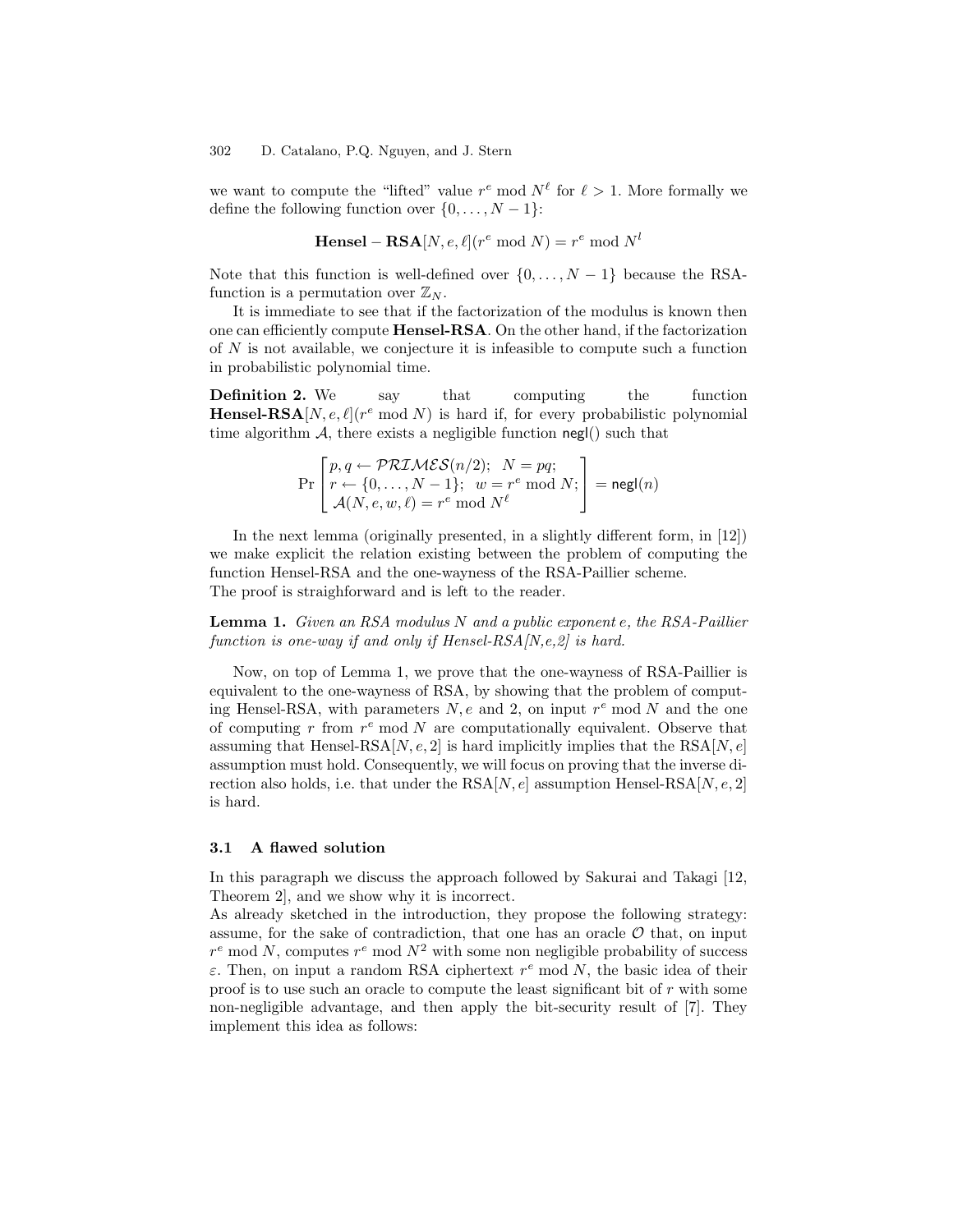The Hardness of Hensel Lifting: The Case of RSA and Discrete Logarithm 303

- 1. Run  $\mathcal{O}(r^e \mod N)$  and obtain  $b_0 + b_1 N = r^e \mod N^2$ .
- 2. Run  $\mathcal{O}((2^{-1}r)^e \mod N)$  and obtain  $a_0 + a_1 N = (2^{-1}r)^e \mod N^2$ .
- 3. Return 1 as the *lsb* of r if  $a_0 + a_1 N = 2^{-e}(b_0 + b_1 N) \text{ mod } N^2$  holds and 0 otherwise.

Finally they claim that the success probability of the above algorithm is  $\varepsilon^2$ . However this is not true. As a matter of fact in order for such an estimate to be correct it is crucial to query the oracle on *random* and *independently gener*ated inputs. Here, on the contrary, the two inputs are clearly not independently sampled. Thus it is not possible to bound by  $\varepsilon^2$  the probability of success of the algorithm<sup>1</sup>. By the way, exactly the same mistake appears in another part of the paper [12], more precisely in the proof of [12, Theorem 6], related to the one-wayness of another class of probabilistic variants of RSA.

Furthermore, we note that even if the proof was correct, the reduction would be rather inefficient in terms of oracle calls. Indeed, the reduction makes two oracle calls to obtain only one bit of information on  $r$ , which implies that to completely recover r, one has to make at least  $2 \log N$  oracle calls. And one also has to use the reduction of the bit-security result of [7].

## 3.2 Our Solution

With the next theorem we propose a general result connecting the difficulty of computing the Hensel-RSA function with the hardness of inverting RSA. Specifically we prove that, given a public exponent of the form  $e = fN^{\ell}$  (for constants  $\ell \geq 0$  and  $f > 0$  such that  $gcd(f, \lambda(N^2)) = 1)$ , Hensel-RSA[N,  $e, \ell + 2$ ] is hard if and only if  $RSA[N, e]$  is hard. Note that any valid RSA public encryption exponent e can be written in the form  $e = fN^{\ell}$  (where  $gcd(f, \lambda(N^2)) = 1$ ), unless  $gcd(e, N)$  is a non-trivial factor of N, in which case the public exponent e would disclose the RSA private key. As already mentioned our proof will focus on showing that under the RSA[N, e] assumption, Hensel-RSA[N, e,  $\ell + 2$ ] is hard. Interestingly, our reduction only calls the oracle twice, as opposed to at least  $2 \log N$  for the (flawed) one proposed by [12].

**Theorem 1.** Given an integer N and an integer e of the form  $e = fN^{\ell}$  where f is coprime with  $\lambda(N^2)$  and  $\ell \geq 0$ , then Hensel-RSA[N, e,  $\ell + 2$ ] is hard if and only if the  $RSA/N, e$  assumption holds.

*Proof.* Assume, for the sake of contradiction, that Hensel-RSA[N,  $e, \ell + 2$ ] is not hard. This means that there exists an oracle  $\mathcal O$  that, on input a random challenge  $w = r^e \mod N$ , computes  $r^e \mod N^{\ell+2}$  with some non-negligible probability  $\varepsilon$ . Here we will show how to use this oracle to construct a probabilistic polynomial time algorithm  $\mathcal I$  that succesfully inverts RSA with a polynomially related probability.

<sup>1</sup> For example it may very well happen that the non-negligible set of inputs for which the oracle answers correctly does not contain any couple of the form  $(r^e \mod N,(2^{-1}r)^e \mod N)$ , and, in such a case, the success probability of the algorithm would be 0.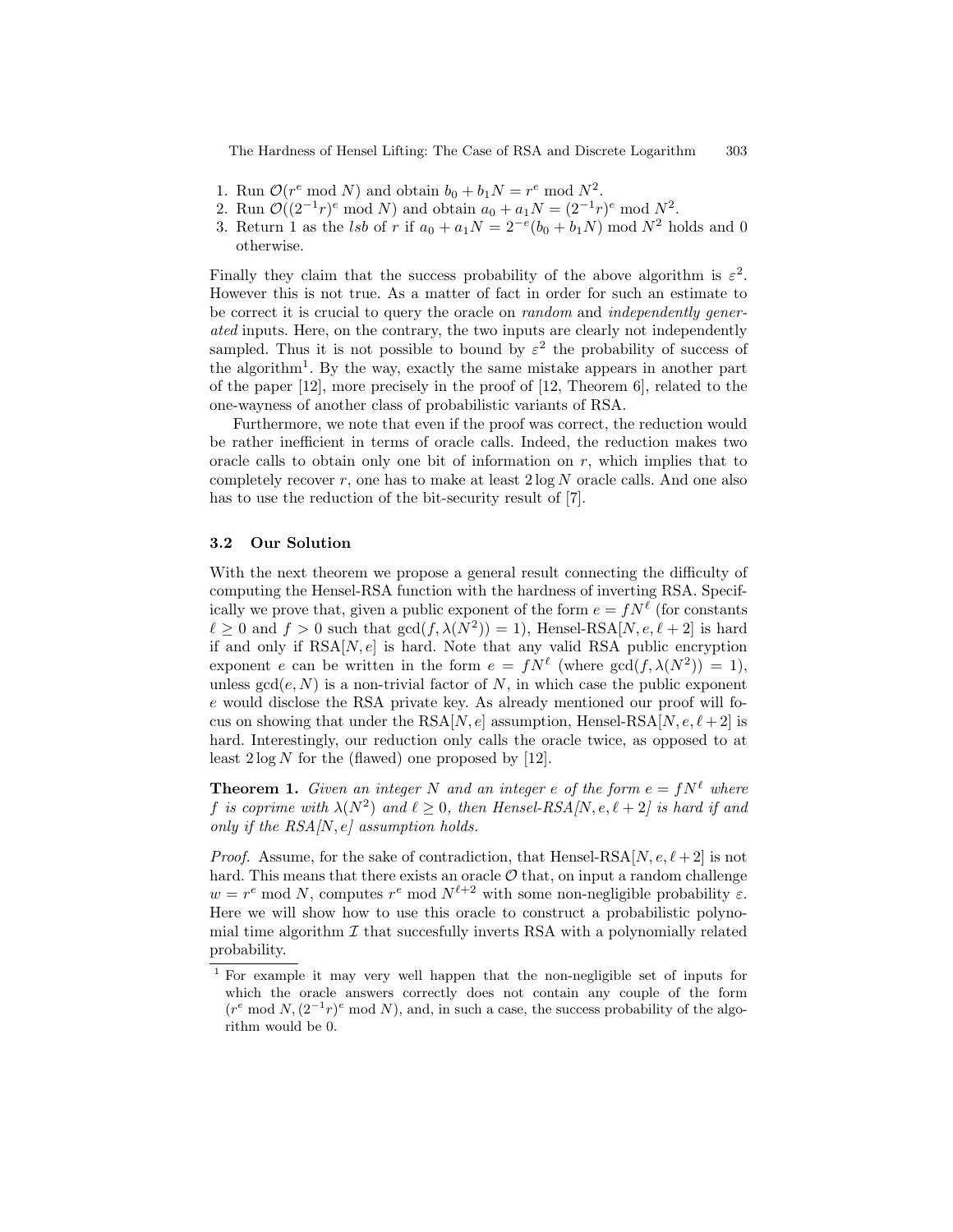### 304 D. Catalano, P.Q. Nguyen, and J. Stern

Assume that we are given as input a random element  $w = r<sup>e</sup> \text{ mod } N$ : our goal is to compute r. We start by choosing a random a uniformly in  $\mathbb{Z}_N^*$ . We then call the oracle  $\mathcal O$  twice, on inputs w and  $(a^e w)$  mod N. Since the queries w and  $(a^e w)$  mod N are independent and uniformly distributed over  $\mathbb{Z}_N$  (by definition of r, w and a), we obtain with probability  $\varepsilon^2$  the integers  $r^e$  mod  $N^{\ell+2}$  and  $\mu^e \mod N^{\ell+2}$  where  $\mu$  is defined by  $\mu = ar \mod N$ .

We may assume that  $r \in \mathbb{Z}_N^*$ , otherwise either  $r = 0$  or we are able to factor N. Then  $\mu$  is invertible modulo  $N^{\ell+2}$ , and there therefore exists  $z \in \mathbb{Z}_{N^{\ell+1}}$  such that :

$$
ar \equiv \mu(1 + zN) \pmod{N^{\ell+2}}
$$
 (1)

Raising to the power  $e = fN^{\ell}$ , we obtain :

$$
a^e r^e \equiv \mu^e (1 + z f N^{\ell+1}) \pmod{N^{\ell+2}}.
$$

In this congruence, we know a,  $r^e \mod N^{\ell+2}$  and  $\mu^e \mod N^{\ell+2}$ : we can thus compute  $zf$  modulo N. Since f is coprime with N, we derive  $z_0 = z$  mod N. Taking equation (1) modulo  $N^2$ , we obtain:

$$
ar \equiv \mu(1 + z_0 N) \pmod{N^2},\tag{2}
$$

where only r and  $\mu$  are unknowns both in  $\{1, \ldots, N-1\}$ .

To complete the proof, we solve this linear congruence by a lattice reduction argument (see for instance the survey [10] for references on lattice theory). Consider indeed the following set

$$
L = \{(R, U) \in \mathbb{Z}^2 : aR \equiv U(1 + z_0 N) \pmod{N^2}\}.
$$

Since L is a subgroup of  $\mathbb{Z}^2$ , L is a lattice, whose dimension is obviously equal to two. The vector  $(r, \mu)$  belongs to L and to  $[1, N-1]^2$ . Therefore  $L \cap [1, N-1]^2$ is not empty. A classical lattice reduction result (which can be viewed as a particular case of integer programming in fixed dimension, see [9]) then states that one can compute a vector  $(r', \mu') \in L \cap [1, N-1]^2$  in time polynomial in  $log N$  (because one obviously knows a basis of  $L$  whose size is polynomial in  $log N$ ). Because  $(r, \mu)$  and  $(r', \mu')$  both belong to L, equation (2) implies :

$$
r\mu' \equiv r'\mu \pmod{N^2}.
$$

Since  $r, \mu, r', \mu'$  all lie in [1, N – 1], the congruence is in fact an equality over  $\mathbb{Z}$ :  $r\mu' = r'\mu$ . ¿From r' and  $\mu'$ , we can therefore compute the integers r and  $\mu$  up to a multiplicative factor, namely  $gcd(r, \mu)$ .

We now show that with overwhelming probability, this gcd will be sufficiently small that it can be exhaustively searched in polynomial time. To see this, notice that the number of pairs  $(\alpha, \beta) \in [0, N-1]^2$  which have a common divisor d is  $O(N^2/d^2)$  as N grows, therefore, for any B, the number of pairs  $(\alpha, \beta) \in$  $[0, N-1]^2$  which have a a gcd > B is at most  $O(\sum_{d>B} N^2/d^2) = O(N^2/B)$ . Since  $\mu$  and r are both uniformly distributed over  $\mathbb{Z}_N$ , the probability that  $gcd(\mu, r) \geq (log N)/\varepsilon$  is  $O(\varepsilon^2 / log N)$  by taking  $B = (log N)/\varepsilon^2$ . Finally, we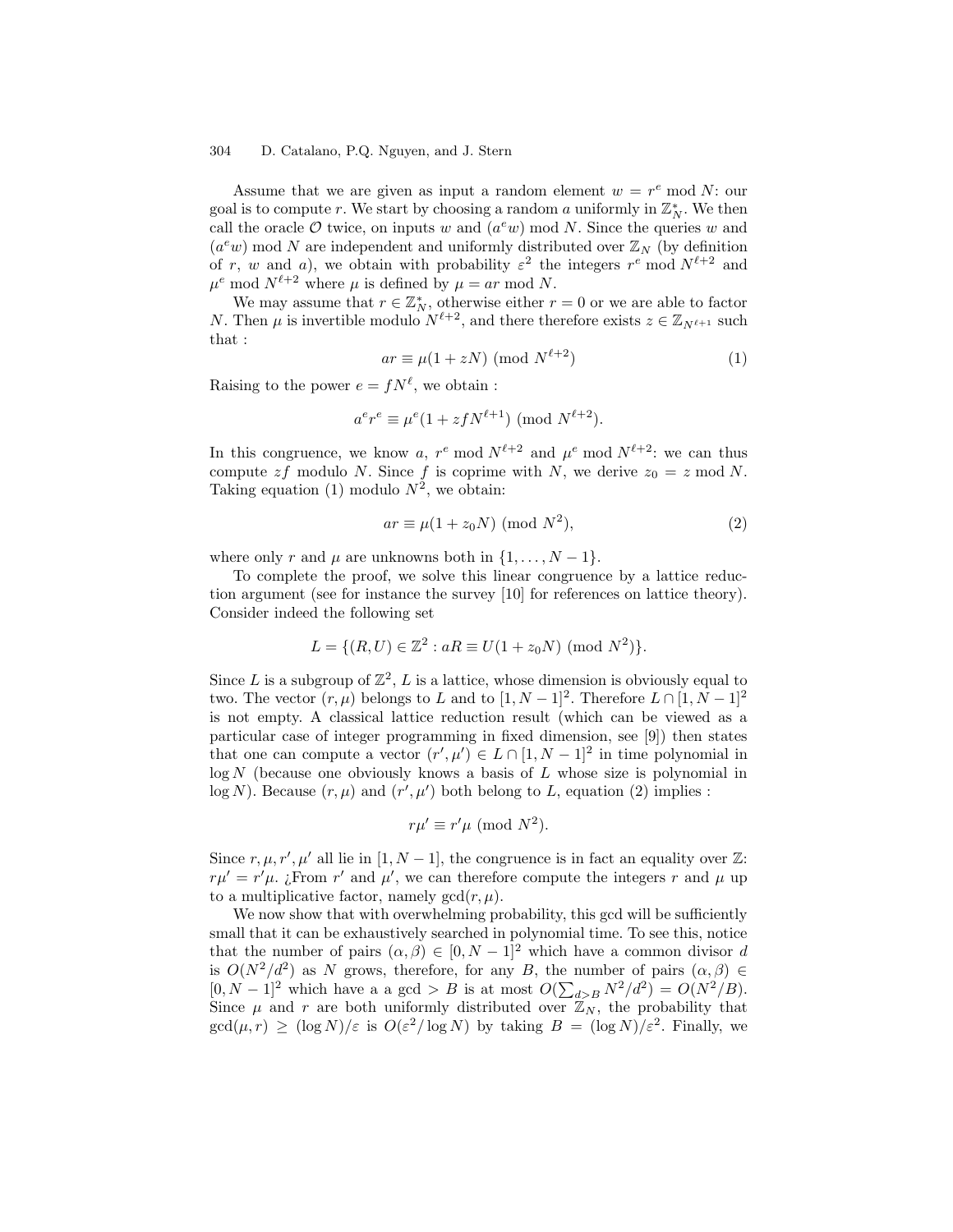proved that with probability at least  $\varepsilon^2 - O(\varepsilon^2/\log N) = \varepsilon^2(1 - o(1))$  over the choice of  $(a, r)$ , we can compute in polynomial time r an  $\mu$  up to the factor  $gcd(r, \mu)$  which is  $\leq (log N)/\varepsilon^2$ . Thus, we can compute r in time polynomial in  $\log N$  and  $1/\varepsilon$ , thanks to an exhaustive search over  $\gcd(r, \mu)$ , since the value of r can be checked with  $w = r^e \mod N$ .

 $\Box$ 

As an immediate consequence of Theorem 1 and Lemma 1, we obtain:

Corollary 1. Given an RSA modulus N together with a public exponent e such that  $gcd(e, \lambda(N^2)) = 1$ , the RSAP encryption function is one-way if and only if  $RSA[N, e]$  is a one-way function.

Observe that, by setting  $f = \ell = 1$  in the parameters of Theorem 1, we get that the hardness of Hensel-RSA $[N, N, 3]$  is actually equivalent to that of RSA $[N, N]$ . To complete the picture, with the next theorem we make explicit the relation existing between the one-wayness of Paillier's encryption function and the problem of computing Hensel-RSA with parameters  $N, N, 2$ .

**Theorem 2.** Given an RSA modulus N, then Hensel-RSA $[N, N, 2]$  is hard if and only if  $Class_{q}$  is hard.

*Proof.* Since, for all g such that  $ord(g) \propto N$ , all the intances of  $Class_{g}(\cdot)$  are computationally equivalent, we will prove the theorem for the case in which  $g = 1 + N$  (note that  $1 + N$  has order N in  $\mathbb{Z}_{N^2}^*$ ).

First assume that a random ciphertext  $c = (1 + mN)r^N \mod N^2$  is given. Our goal is to compute  $m$  using an oracle that, when receiving an input of the form  $y^N$  mod N returns as output the value  $y^N$  mod  $N^2$ , with probability  $\varepsilon$  (non negligible). Thus when the oracle is given the value  $c \mod N$ , it will answer  $(\sqrt[N]{c} \mod N)^N \mod N^2$  with probability  $\varepsilon$ . Note that this value corresponds to  $r^N$  mod  $N^2$  (Observe that this is true even in the case in which r is greater than N). From  $r^N$  mod  $N^2$  and  $r^N$  mod N it is easy to compute m.

Conversely, assume we are given an oracle than on input a random  $c \in \mathbb{Z}_{N^2}^*$ computes the class of c with respect to the base  $(1 + N)$  (again we denote by  $\varepsilon$ the probability of success of the oracle). Now we would like to compute, for a random challenge  $r^N$  mod N, the corresponding  $r^N$  mod  $N^2$ , using the provided oracle.

Let us consider the value

$$
d = (r^N \bmod N) + kN
$$

Where  $k \leftarrow \mathbb{Z}_N$ . Note that, since  $r^N \mod N$  is uniformly distributed in  $\mathbb{Z}_N^*$  and, being  $\mathbb{Z}_{N^2}^*$  isomorphic to  $\mathbb{Z}_N^* \times \mathbb{Z}_N$  [11], d is uniformly distributed in  $\mathbb{Z}_{N^2}^*$  and can be written (univoquely) as

$$
d = r^N(1 + mN) \bmod N^2
$$

extracting m from d (via the given oracle) thus leads to compute  $r^N$  mod  $N^2$ .

 $\Box$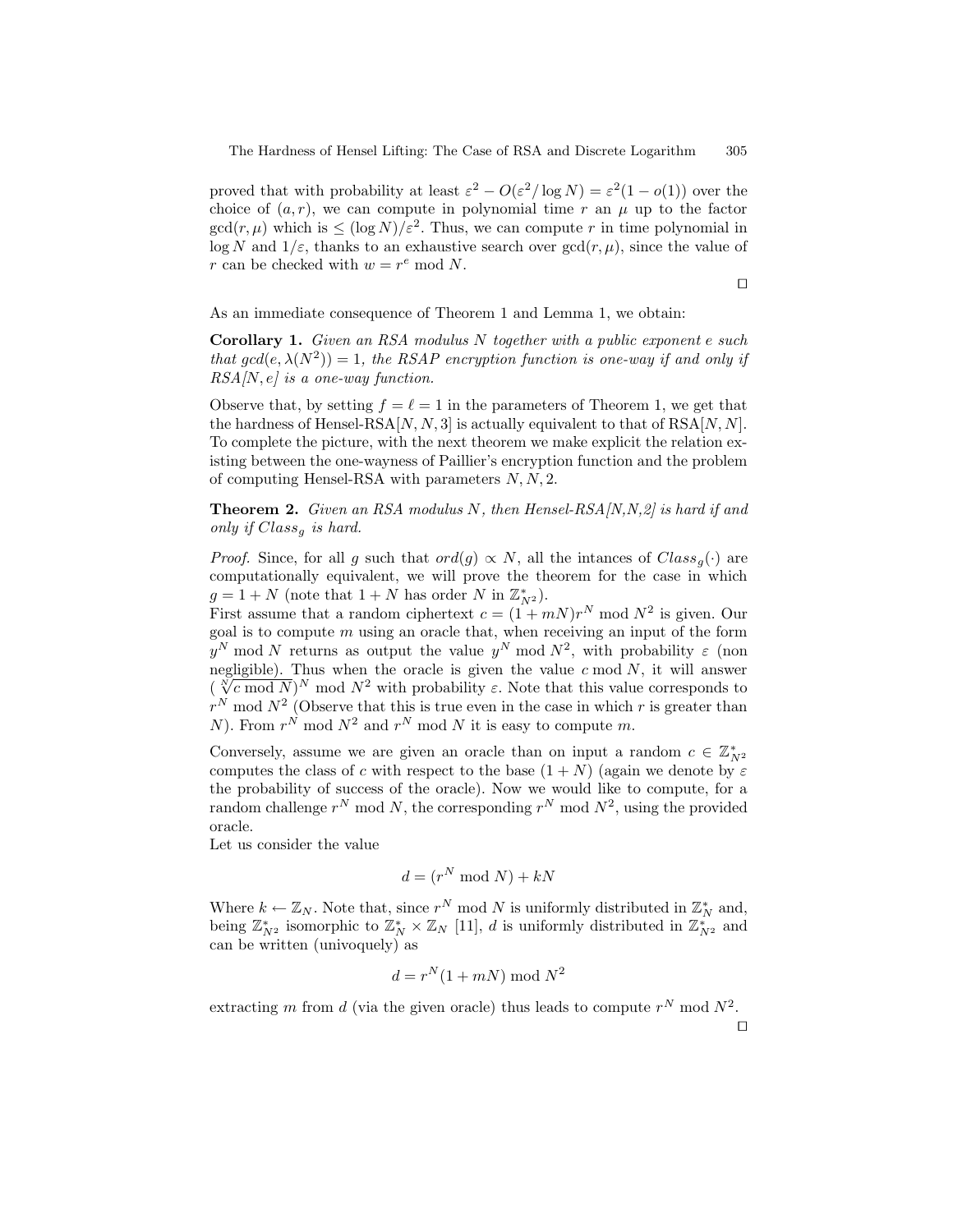Remark 1. At PKC'01 Damgård and Jurik [6] presented a generalized (and still homomorphic) version of Paillier's basic cryptosystem in which the expansion factor is reduced and the block length of the scheme may be changed without altering the public key. Moreover they show that such a variant is as secure as Paillier's construction.

The result presented in Theorem 2 above, can be generalized to connect the one-wayness of the Damgård-Jurik construction and the hardness of Hensel-RSA with appropriate parameters. Details are deferred to the final version of this paper.

## 4 The Discrete Log Case

In this section we extend our results to the discrete logarithm function. Let  $\omega \in \mathcal{PRIMES}(k)$  and  $g \in \mathbb{Z}_p$  an element of order  $\omega$  in  $\mathbb{Z}_p^*$ , where p is a prime (note that  $\omega$  must divide  $p-1$ ). We introduce the following, computational, problem: Given  $p, g, \omega$  and  $h = g^x \mod p$ , compute  $h' = g^x \mod p^{\ell}$ .

Formally we define the function:

**Hensel** – **Dlog**[
$$
p, g, \ell
$$
]( $g^x \mod p$ ) =  $g^x \mod p^{\ell}$ 

We will assume this function to be not computable in probabilistic polynomial time.

**Definition 3.** Let  $n(\cdot)$  be a polynomial, we say that computing the function **Hensel-Dlog** $[p, g, \ell](g^x \mod p)$  is hard if, for every probabilistic polynomial time algorithm  $\mathcal{A}$ , there exists a negligible function negl() such that

$$
\Pr\left[\begin{array}{l}\omega \leftarrow \mathcal{PRIMES}(k)\\p \leftarrow \mathcal{PRIMES}(n(k)) \text{ s.t. } p-1 \propto \omega\\g \leftarrow \mathbb{Z}_p^* \text{ s.t. } ord(g) = \omega\\x \leftarrow \mathbb{Z}_\omega; \ \ h = g^x \bmod p;\\ \mathcal{A}(N, g, h, \omega, \ell) = g^x \bmod p^\ell\end{array}\right]\right] = {\sf negl}(k)
$$

With the following theorem we relate the hardness of the function Hensel-Dlog, to the hardness of the Discrete Logarithm function.

**Theorem 3.** Let  $\omega$  be a k-bit random prime and p, such that  $p-1 \propto \omega$ , a prime whose size is polynomially related with k. Given g of order  $\omega$  in  $\mathbb{Z}_p^*$ , p and  $\omega$ , Hensel-Dlog $[p, g, \ell]$  is hard if and only if the discrete logarithm in the subgroup spanned by g in  $\mathbb{Z}_p^*$  is a one-way function, where  $\ell$  is defined as the unique positive integer such that  $g^{\omega} \not\equiv 1 \pmod{p^{\ell}}$  and  $g^{\omega} \equiv 1 \pmod{p^{\ell-1}}$ .

Proof. We follow the proof of Theorem 1. Assume, for the sake of contradiction, that Hensel-Dlog[ $p, g, \ell$ ] is not hard. This means that there exists an oracle  $\mathcal O$ that, on input a random challenge  $h = g^x \mod p$  uniformly distributed over the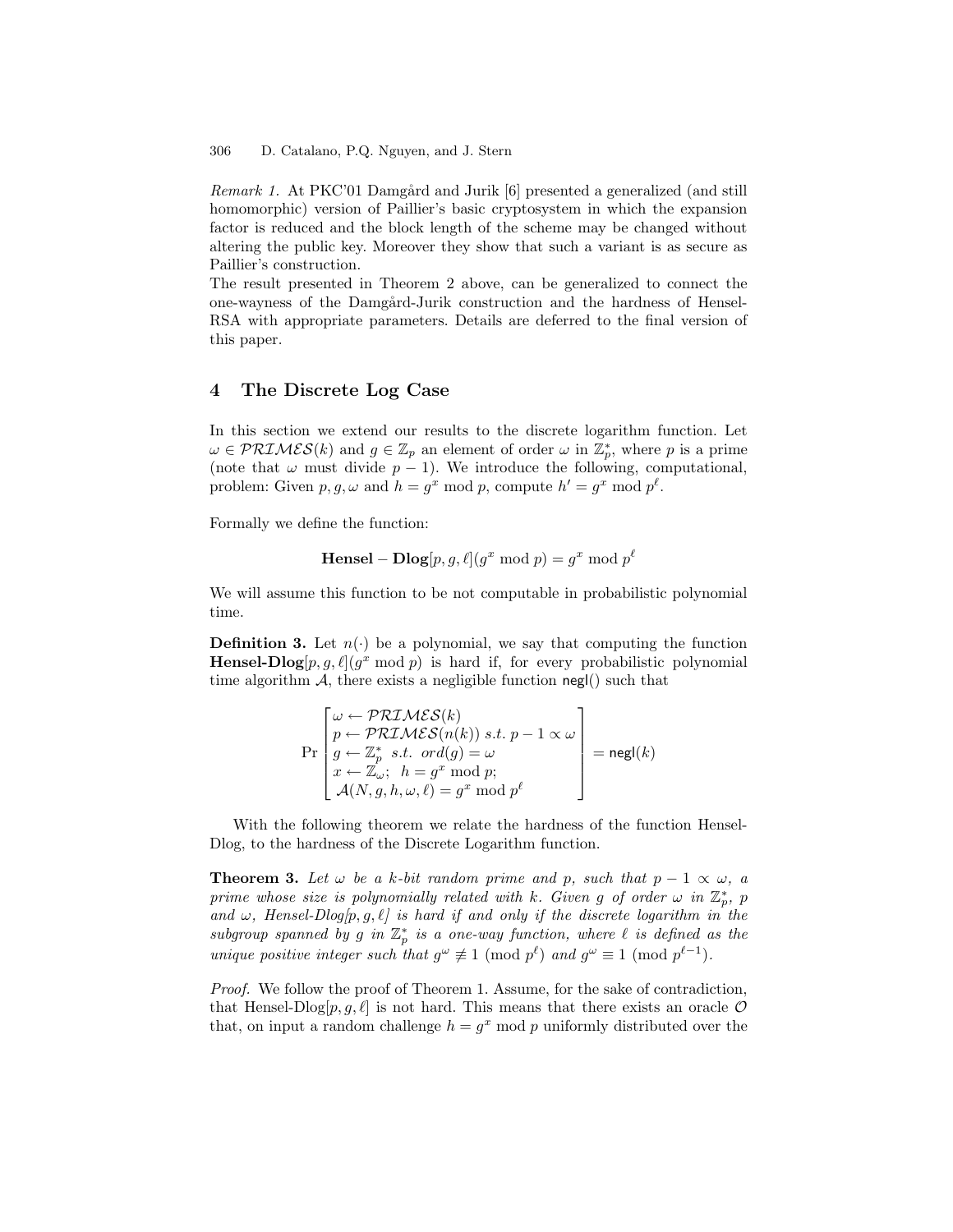subgroup spanned by g, computes  $g^x \mod p^\ell$  with some non-negligible probability  $\varepsilon$ . Here we will show how to use this oracle to construct a probabilistic polynomial time algorithm  $\mathcal I$  that succesfully extracts discrete logarithms in base  $g$  modulo  $p$  with a polynomially related probability.

We are given as input a random element  $h = g^x \mod p$ : our goal is to compute x. We start by choosing a random a uniformly in  $\mathbb{Z}_{\omega}^*$ . We then call the oracle  $\mathcal O$  twice, on inputs h and  $h^a$  mod p. Since the queries h and  $h^a$  mod p are independent and uniformly distributed over the subgroup spanned by  $g$  (because  $\omega$  is prime), we obtain with probability  $\varepsilon^2$  the integers  $g^x$  mod  $p^{\ell}$  and  $g^{\mu}$  mod  $p^{\ell}$ where  $\mu$  is defined by  $\mu = ax \mod \omega$ .

Because  $0 \le a \le \omega$  and  $0 \le x \le \omega$ , there exists an integer r such that  $ax = \mu + r\omega$  and  $0 \le r \le \omega$ . We obtain :

$$
g^{ax} \equiv g^{\mu} g^{r\omega} \pmod{p^{\ell}}.
$$

¿From  $g^x \mod p^\ell$  and  $g^\mu \mod p^\ell$ , we therefore derive  $g^{r\omega} \mod p^\ell$ . Besides,  $\ell$  is such that  $g^{\omega} \not\equiv 1 \pmod{p^{\ell}}$  and  $g^{\omega} \equiv 1 \pmod{p^{\ell-1}}$ . One can therefore compute an integer  $z \in \mathbb{Z}_p$  such that :

$$
g^{\omega} \equiv 1 + p^{\ell - 1} z \pmod{p^{\ell}}.
$$

Then :

$$
g^{r\omega} \equiv 1 + p^{\ell-1}rz \pmod{p^{\ell}}.
$$

Hence, we can compute r mod p, and since  $0 \le r \le \omega \le p$ , we know r exactly.

Now, in the equation  $ax = \mu + r\omega$ , only the integers  $0 \leq x < \omega$  and  $0 \leq \mu < \omega$ are unknown. We have:

$$
\frac{r\omega}{a} \le x < \frac{(r+1)\omega}{a}.
$$

We thus obtain an interval of length  $\omega/a$  containing x. We now show that with overwhelming probability, this interval will be sufficiently short to be exhaustively searched.

Indeed, with probability at least  $1 - \varepsilon^2 / \log \omega$  over the choice of a, we have  $a \geq \varepsilon^2 \omega / \log \omega$ , which implies that  $0 \leq \omega/a \leq (\log \omega)/\varepsilon^2$ . It follows that with probability at least  $\varepsilon^2 - \varepsilon^2 / \log \omega = \varepsilon^2 (1 - 1 / \log \omega)$  over the choice of  $(r, a)$ , we have  $0 \le \omega/a \le (\log \omega)/\varepsilon^2$  and the outputs of the two oracle calls are correct. Then, by exhaustive search over at most  $(\log \omega)/\varepsilon^2 \leq k/\varepsilon^2$  possibilities, we obtain x (the correct value can be recognized by the congruence  $h \equiv g^x \pmod{p}$ ). Thus, with probability at least  $\varepsilon^2(1-1/\log \omega) = \varepsilon^2(1-o(1))$  (as k grows), we can compute x in time polynomial in k and  $1/\varepsilon$ .

## 5 Conclusions

In this paper we introduced two new functions and we studied their computational properties by relating them to the problems of inverting RSA and computing discrete logarithms. Moreover we formally proved that the one-wayness